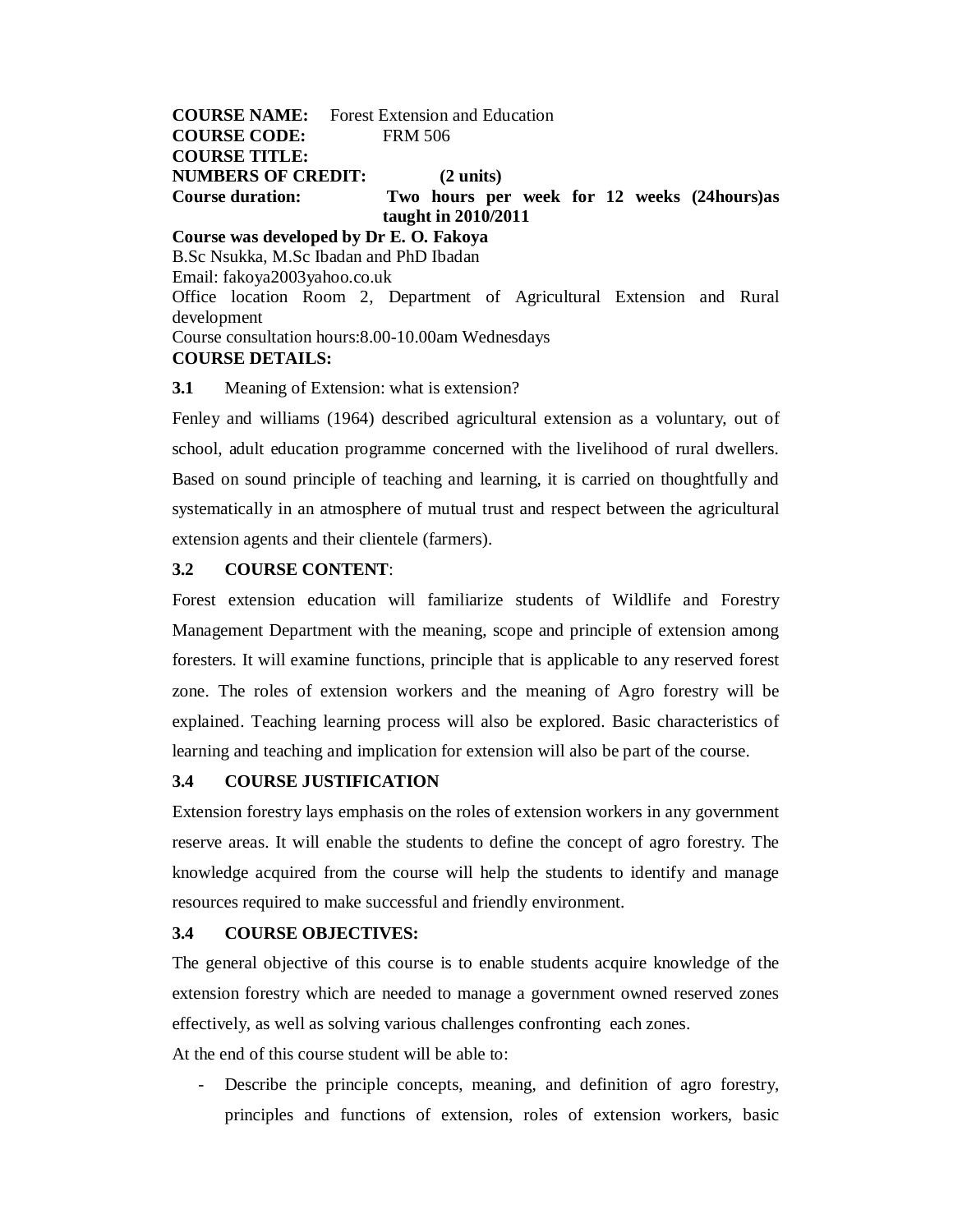characteristics of learning and teaching and extension planning and communication techniques.

- Discuss various extension methods
- Explain the concept of leadership
- Discuss various step in extension teaching
- Explain the meaning of communication and the types we have
- Explain and discus different /type of channels used in communication

### 3.5 COURSE REQUIREMENT:

Students are expected to participate in all course activities and have a minimum of 70% attendance to qualify for writing the final examination. Students will be required to submit a time paper of web research on any of this topic highlighted above. This will account for part of the continuous assessment. Students will be expected to submit the assignment fortnightly for grading.

| NO | <b>ITEM</b>           |          | <b>SCORE</b> |
|----|-----------------------|----------|--------------|
| 1. | Class assignment      |          | 5            |
| 2. | Class participation   |          | 5            |
| 3. | Class test            |          | 15           |
| 4. | Internet contribution |          | 5            |
| 5. | Comprehensive         | final 70 |              |
|    | examination           |          |              |
|    | Total                 |          | 100          |
|    |                       |          |              |

### **3.6 METHOD OF GRADING**

### **3.7 COURSE DELIVERY STRATEGIES:**

The course objectives will be achieved by the traditional face to face weekly lecture on designed topics, lecture note provided by the lecturer in charge of the course. The course delivery strategies will be supported through tutorial and study review at the end of the semester. Students will be encouraged and required to read more on the topic and study more forestry extension. Different group will be created within the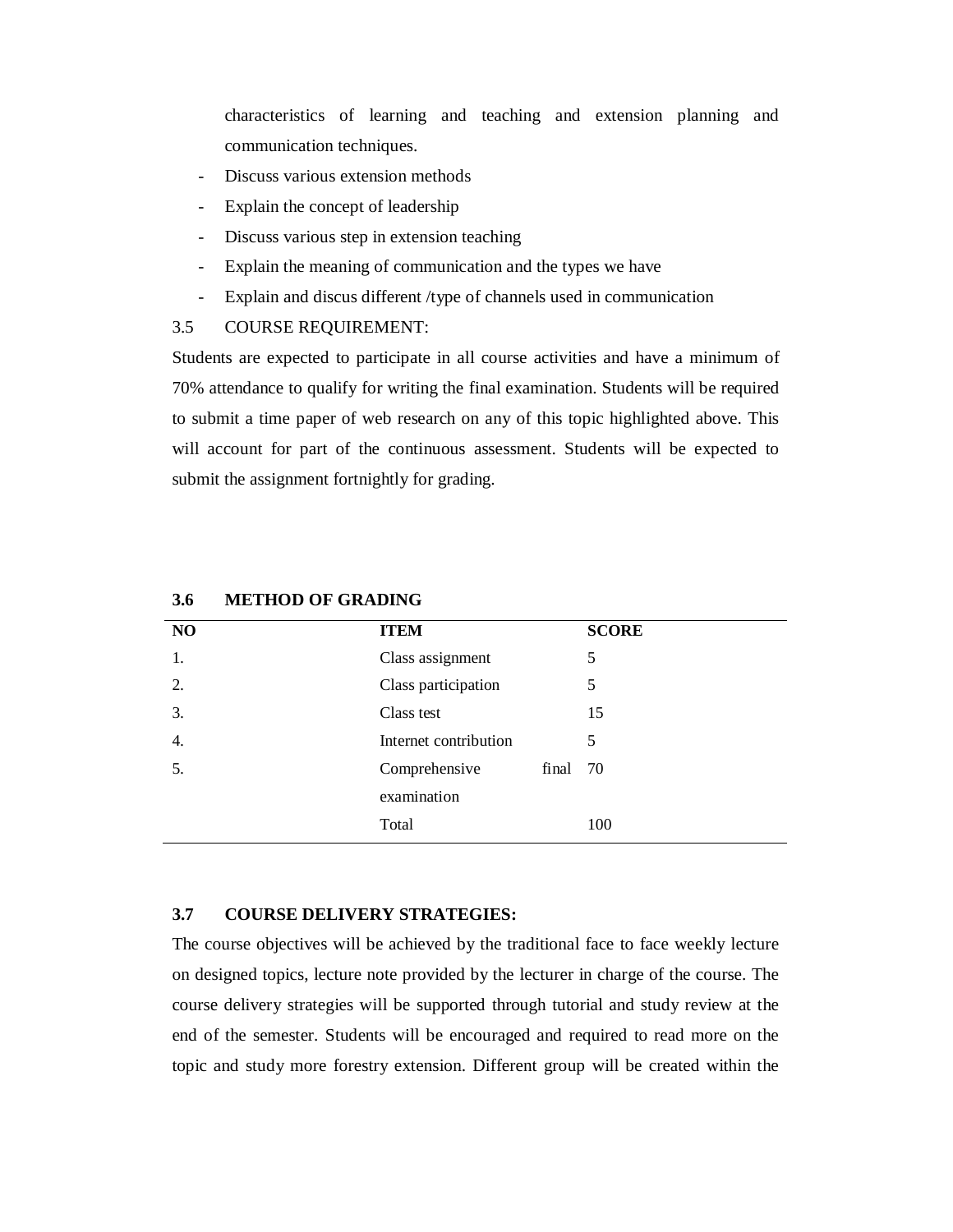class to enhance web discussion based on extension administration and students will be required to have a yahoo e-mail account

# **4.0 LECTURE CONTENT**

**Week 1** Forest Extension and Education

Meaning of Extension: what is extension?

**.Objective:** Students will be able to discuss the meaning of extension

## **Description:**

1<sup>st</sup> hour: A general overview of the course will be introduced to students. The need for the study of extension forestry will be examined. The course requirements, methods of grading and some of the course delivery strategies will be described.

2<sup>nd</sup> hour: the concept and definition of forestry extension functions and principles of extension will be explained.

### **Study Questions:**

- 1. What is Extension?
- 2. Explain and list functions and principles of extension

#### **Reading List**

1. Rural sociology By Ekong Ekong  $3<sup>rd</sup>$  edition

### **Week 2: The roles of extension workers**

**Objective:** students will be able to explain in detail the roles of extension workers

### **Description:**

1<sup>st</sup> hour: brief introduction of various roles of extension workers will be introduced to the students

 $2<sup>nd</sup>$  hour: the meaning of agro forestry will also be explained to the students

### **Study question:**

- 1. List ten roles of extension workers
- 2. What is agro forestry?

#### **Assignment**

**1.** Of what importance is extension to any discipline

#### **Reading list**

1. Agricultural extension a comprehensive treatise with model question and glossy

## **Week 3:** Teaching Learning process in Extension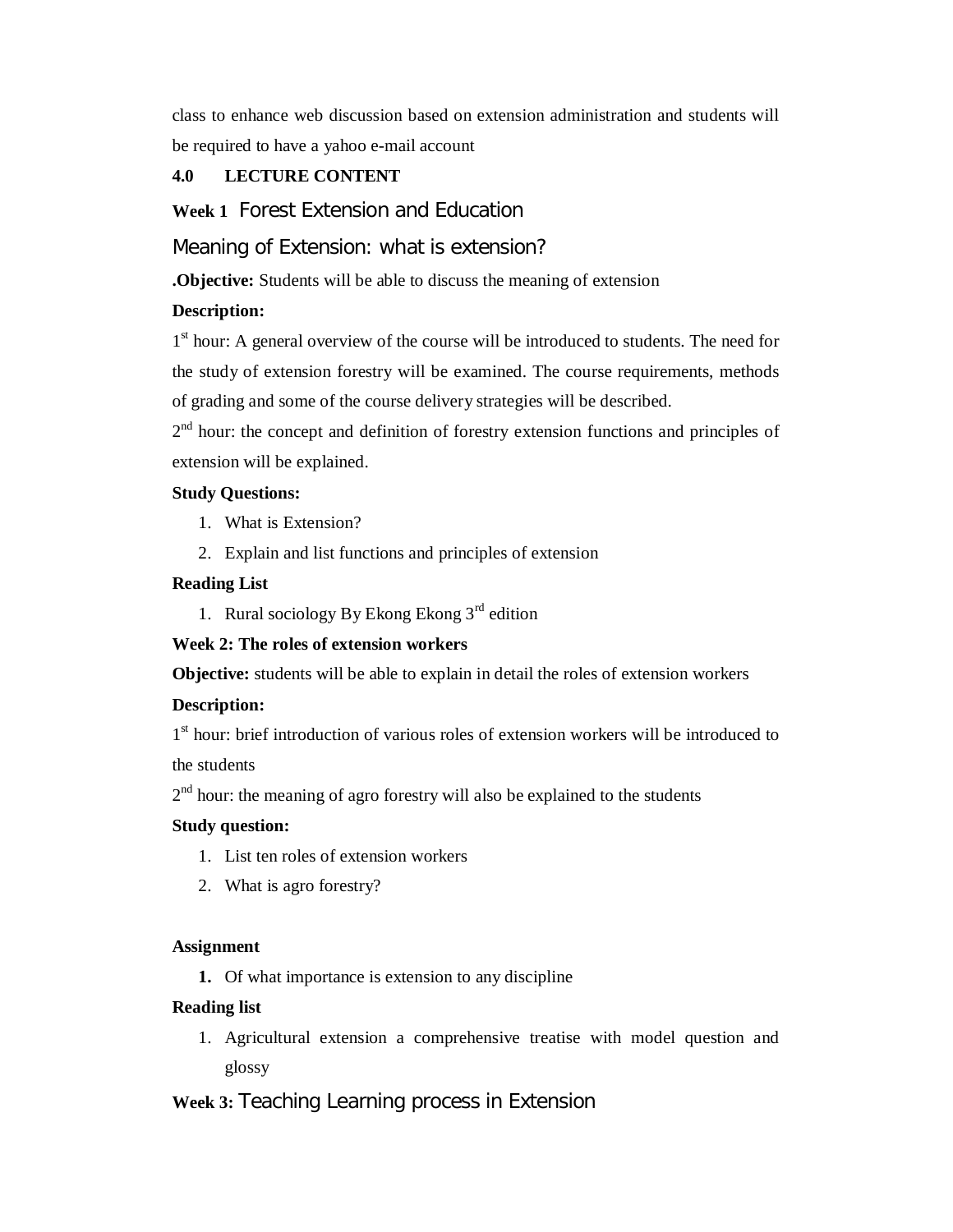**Objective:** Students will apply different teaching learning process in extension

## **Description:**

1<sup>st</sup> hour: various teaching learning process will be explained to the students and how we can apply them

2<sup>nd</sup> hour: Students will be taken through various factors affecting learning.

## **Study question:**

1. What is teaching learning process in extension?

## **Week 4: Teaching**

**Objective:** Students will be able to explain the concept of teaching in extension forestry.

## **Description:**

1<sup>st</sup> hour: The meaning of teaching will be explained to the students.

 $2<sup>nd</sup>$  hour: Characteristic of teaching/learning and its implications will be explained among the students

## **Study question:**

1. Highlight six characteristics of learning/teaching in extension

## **Assignment**

1. Draw an instructional materials showing teaching/learning process

# **Reading list:**

As described above

**Week 5:** Extension planning and communication techniques

**Objective:** Students will be able to discuss planning and communication techniques

# **Description:**

1<sup>st</sup> hour: The concept of communication in forestry education will be discussed fully 2<sup>nd</sup> hour: the meaning of planning in forestry extension will be explored

# **Study question:**

- 1. What is communication?
- **2.** What is planning?

# **Reading lists:**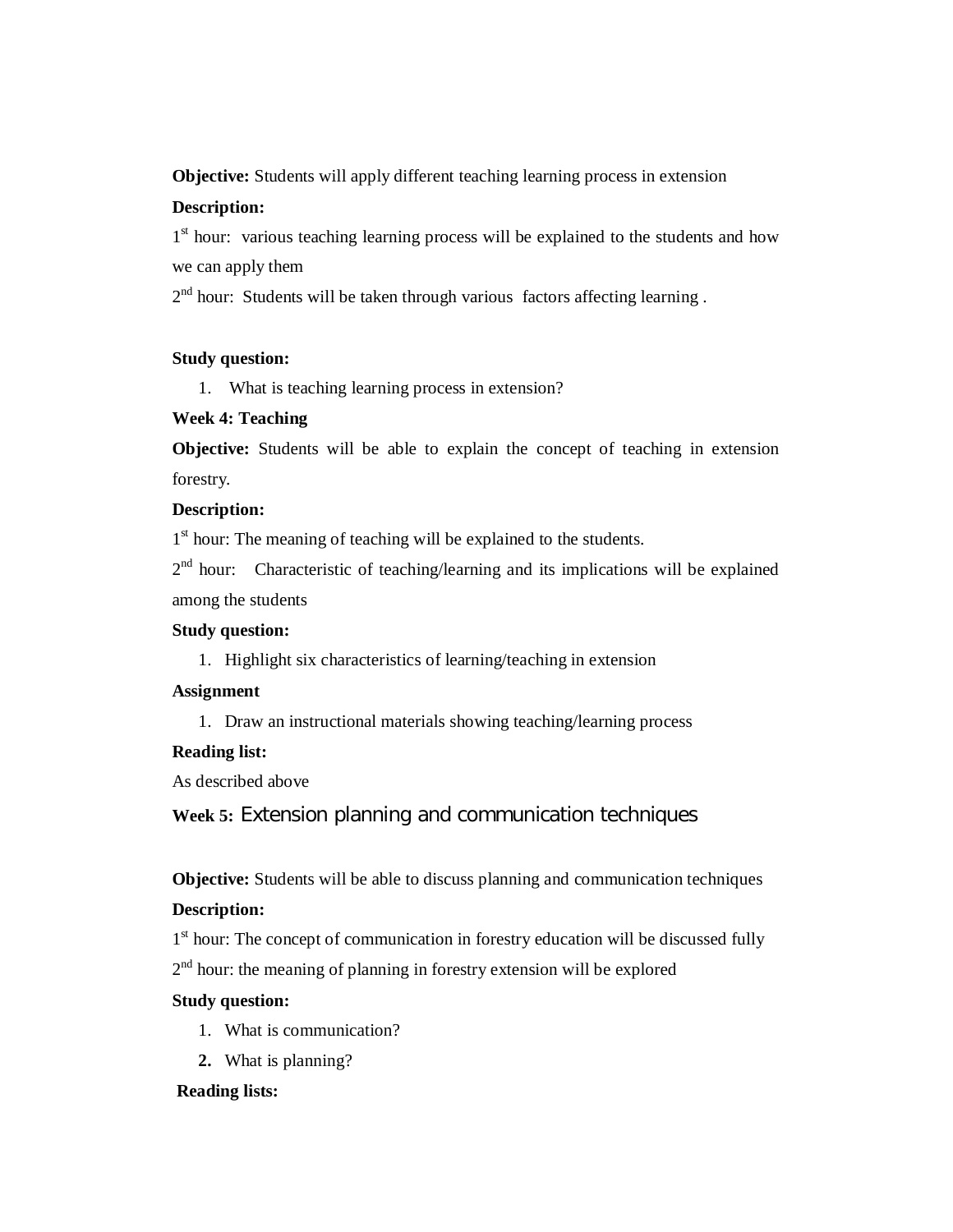As described above

**Week 6:** Extension methods and Choice of method

**Objective:** Students will explain different type of methods used forestry extension **Description:**

1<sup>st</sup> hour: Demonstration of extension methods will be done among the students  $2<sup>nd</sup>$  hour: Choice of these methods will be explained in detail to the students.

## **Study question:**

1. List four extension methods used in forestry education

### **Assignment:**

1. Present a time paper on different type of extension method used.

### **Reading lists:**

As described above

**Week 7:** Leadership in Extension Work and Concept of Leadership

Objective: Students will explain the concept of leadership

1<sup>st</sup> hour: The concept of leadership will tough among the students

 $2<sup>nd</sup>$  hour: importance of leadership in extension work will be explained in detail to the students.

### **Study question:**

- 2. Who is a leader?
- 3. List six feature of leaders

## **Reading lists:**

As described above

## **Week 8**: **Type of leaders**

Objective: Students will explain the type of leaders we have

### **Description:**

1<sup>st</sup> hour: Type of leaders will be explained to the students

2<sup>nd</sup> hour: Additional information on leadership in extension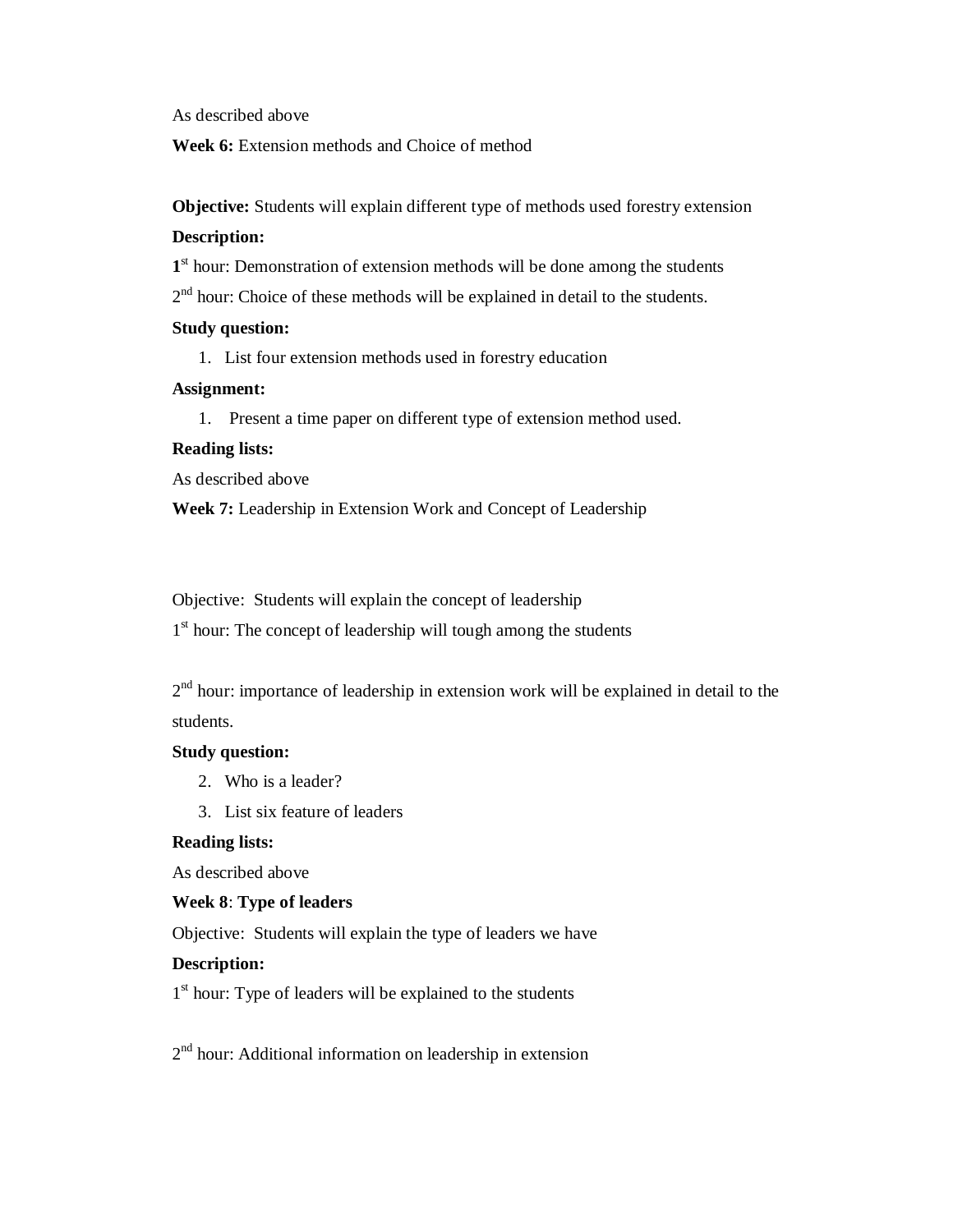list and discuss 10 characteristics of a good leaders

#### **Study question:**

1Who is a leader?

2 List 10 attribute of a leader?

#### **Assignment:**

2. Present a time paper on the type of leader we have in Nigeria

#### **Reading lists:**

As described above

**Week 9:** Steps in extension teaching

**Objective:** Students will explain various steps in extension teaching

#### **Description:**

1<sup>st</sup> hour: The purpose of extension teaching will be discussed among the students

 $2<sup>nd</sup>$  hour: How can a forester pass information effectively to their audience?

### **Study question:**

1. What is teaching in extension concept?

### **Reading lists:**

As described above

**Week 10:** Communication in Agricultural Extension in Nigeria and what is Communication?

**Objective:** students will be able to explain the meaning of communication in agricultural extension

### **Description:**

1<sup>st</sup> hour: Communication in extension concept will be explained to the students

2<sup>nd</sup> hour: Types of communication and various ways by which other classified communication

### **Study question:**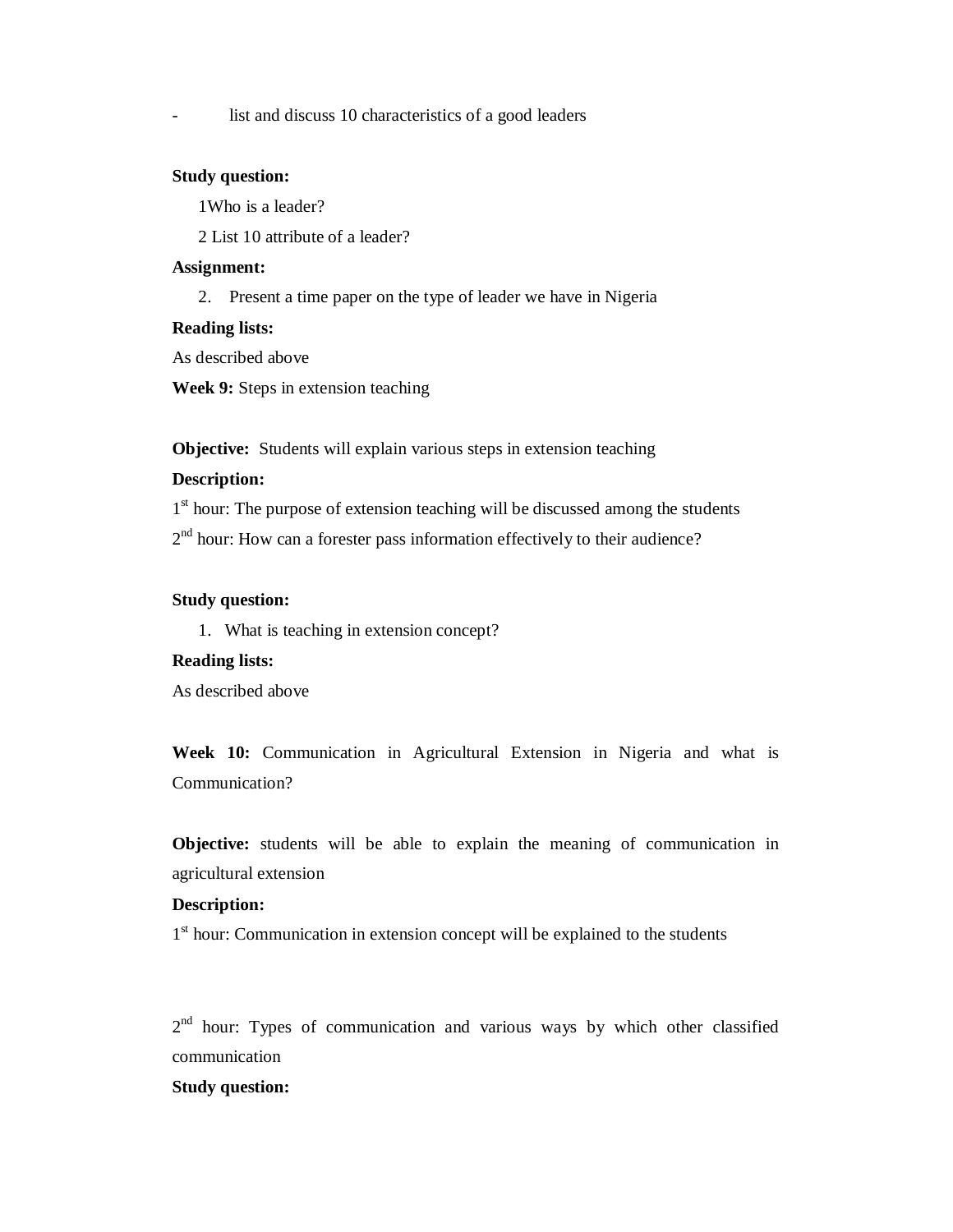- 1. Explain the meaning of communication agricultural extension
- 2. List four types of communication do you know

#### **Assignment:**

1. What is communication?

**Week 11:** Programme Planning in Extension Work in Nigeria

**Objective:** Students will be able to explain the meaning of extension Programme

## **Description:**

1<sup>st</sup> hour: extension programme concept will be explained to the students

 $2<sup>nd</sup>$  hour: Some characteristics of extension programme planning will also be discussed among the students.

#### **Study question:**

- 3. Explain the meaning of extension programme
- 4. List four characteristics of extension programme

#### **Assignment:**

2. Explain the concept ?extension programme

#### **Week 12:** Revision Exercise.

**Objective:** students will revise all topics thought during the semester.

**Description:** All topic dealt with in this course will be reviewed. The study question and assignments will be given special attention. Students will discuss what they have leant from the course. Advanced courses that will treat this course in future will also be highlighted.

### **Study questions:**

- 1. What is Extension?
- 2. Explain and list functions and principles of extension
- 3. List ten roles of extension workers
- 4. What is agro forestry?
- 5. What is teaching learning process in extension?
- 6. Highlight six characteristics of learning/teaching in extension
- 7. What is communication?